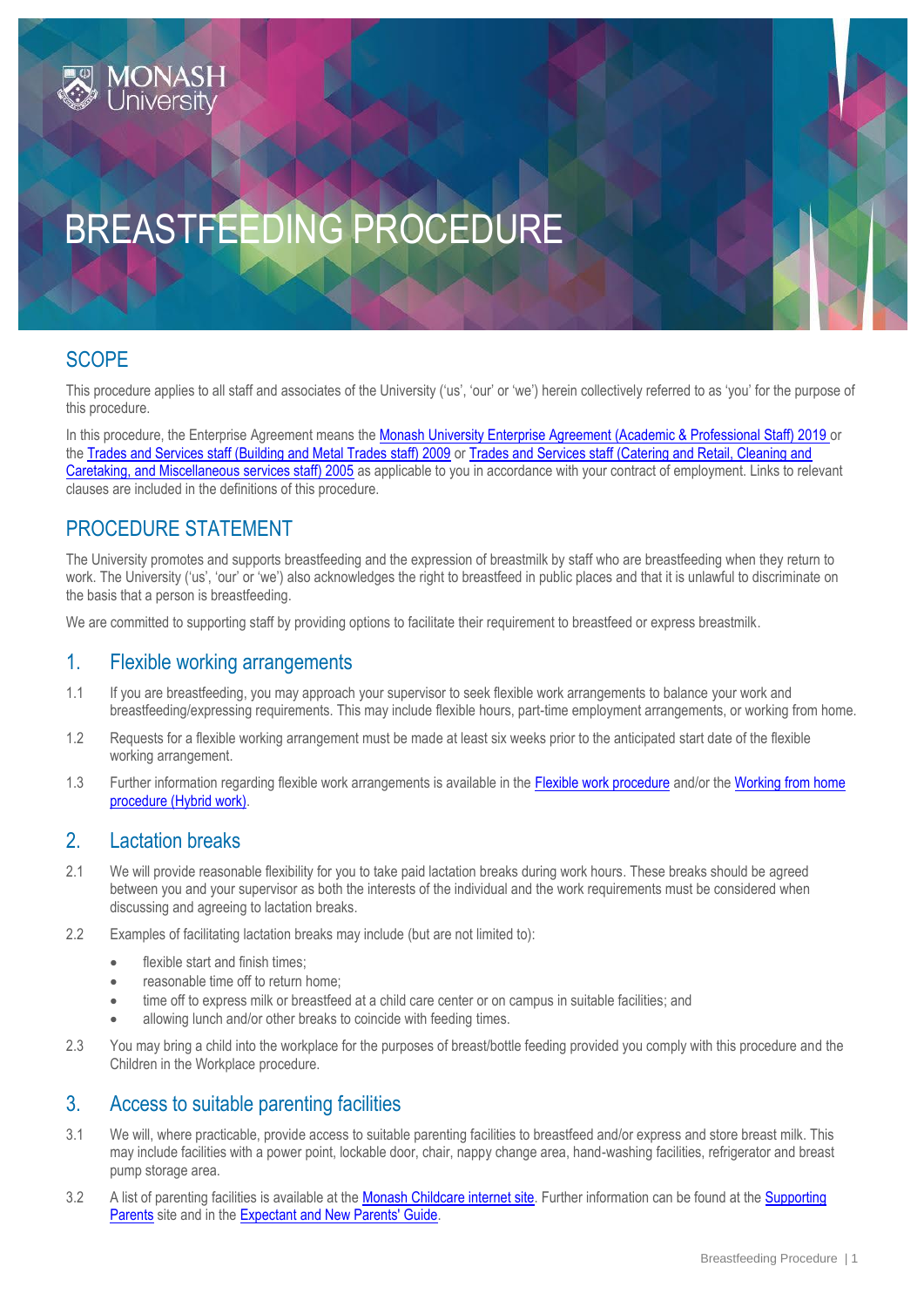- 3.3 In addition to these facilities, there may be further facilities available to you locally. We encourage you to speak to your supervisor about the availability of any other spaces or facilities for you to breastfeed and/or express and store milk.
- 3.4 We also offer a Mobile Mother's Kit which contains an armchair with a footrest, a mini bar fridge to store breast milk and a lockable cabinet to store items such as breast pumps which can be delivered to you. To request the Mobile Mothers Kit, you should email [gender-equity@monash.edu.](mailto:gender-equity@monash.edu)

## 4. Breach of procedure

- 4.1 It is both unlawful and a breach of our Behaviours in the Workplace procedure to discriminate against the individual due to breastfeeding.
- 4.2 We treat any breach of our policies or procedures seriously. We encourage reporting of concerns about non-compliance and manage compliance in accordance with the applicable Enterprise Agreement or contract terms.

# **DEFINITIONS**

| <b>Flexible Working</b><br>arrangements | A change to a staff member's usual work arrangements that balances the staff member's need for<br>flexibility and the University's operational requirements. Flexible work arrangements may include, but<br>are not limited to part-time employment arrangements, job-sharing, non-standard start and finish<br>times, working from home, voluntary reduced working year and periods of unpaid leave, including<br>additional unpaid parental leave (if eligible). |
|-----------------------------------------|--------------------------------------------------------------------------------------------------------------------------------------------------------------------------------------------------------------------------------------------------------------------------------------------------------------------------------------------------------------------------------------------------------------------------------------------------------------------|
| <b>Enterprise Agreement</b>             | The Enterprise Agreement means the Monash University Enterprise Agreement (Academic & Professional<br>Staff) 2019 or the Trades and Services staff (Building and Metal Trades staff) 2009 or Trades and<br>Services staff (Catering and Retail, Cleaning and Caretaking, and Miscellaneous services staff) 2005 as<br>applicable to the staff member in accordance with their contract of employment. Clauses relating to this<br>procedure include:               |
|                                         | Monash University Enterprise Agreement (Academic and Professional Staff) 2019                                                                                                                                                                                                                                                                                                                                                                                      |
|                                         | Clause 43 - Parental Leave                                                                                                                                                                                                                                                                                                                                                                                                                                         |
|                                         | Monash University Enterprise Agreement (Trades & Services Staff- Building & Metal Trades Staff) 2009                                                                                                                                                                                                                                                                                                                                                               |
|                                         | Schedule 6, Section 5 - Application of Parental Leave<br>$\bullet$                                                                                                                                                                                                                                                                                                                                                                                                 |
|                                         | Monash University Enterprise Agreement (Trades and Services Staff - Catering and Retail, Cleaning<br>and Caretaking, and Miscellaneous Services Staff) 2005                                                                                                                                                                                                                                                                                                        |
|                                         | Schedule 5, Section 7 - Application of Parental Leave<br>$\bullet$                                                                                                                                                                                                                                                                                                                                                                                                 |
| <b>Lactation break</b>                  | A break taken by a staff member to breastfeed, express breast milk or otherwise engage in an activity<br>necessary to the act of breastfeeding.                                                                                                                                                                                                                                                                                                                    |
| <b>Parenting facilities</b>             | Are suitable facilities to enable staff to breastfeed, express breast milk or engage in an activity<br>necessary to the act of breastfeeding.                                                                                                                                                                                                                                                                                                                      |

## **GOVERNANCE**

| Parent policy                       | <b>Equal opportunity</b>                                                                                                                                                         |
|-------------------------------------|----------------------------------------------------------------------------------------------------------------------------------------------------------------------------------|
| <b>Supporting Schedules</b>         | N/A                                                                                                                                                                              |
| Associated procedures               | Children in the workplace<br>$\bullet$<br><b>Flexible work</b><br>$\bullet$<br>Pre-natal and parental leave<br>٠<br>Sick and carers leave<br>٠<br>Working from home<br>$\bullet$ |
| Legislation mandating<br>compliance | Equal Opportunity Act 2010<br>$\bullet$<br><b>Sex Discrimination Act 1984</b><br>٠                                                                                               |
| Category                            | Human Resources                                                                                                                                                                  |
| Approval                            | Chief Human Resources Officer as delegate of the Chief Operating Officer – 12 February 2020                                                                                      |